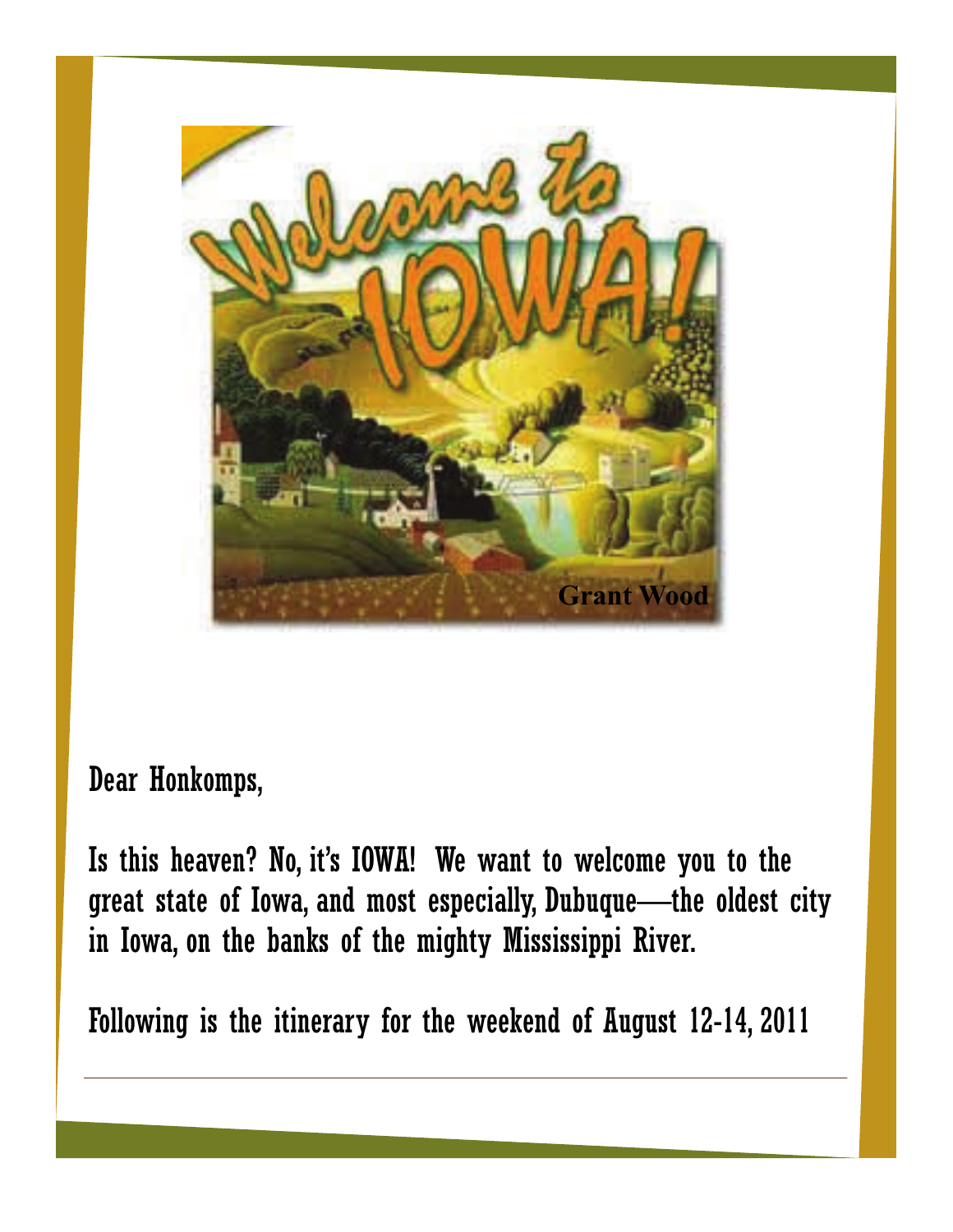## HONKOMP WORLD REUNION:

WHERE: DUBUQUE, IOWA

WHEN: AUGUST 12, 13, & 14, 2011

WHY: MEET RELATIVES, TRACE YOUR FAMILY GENEOLOGY BACK TO THE 16TH CENTURY, AND HAVE A GREAT TIME

### ITINERARY:

FRIDAY, AUGUST 12, 2011

- ARRIVE IN SCENIC DUBUQUE
- 1:00PM—5:00PM REGISTRATION AT GRAND RIVER CONVENTION CENTER
- 5:00PM—6:00PM—COCKTAIL HOUR
- 6:00PM—8:00PM—DINNER
- 8:00PM—9:00PM—PRESENTATION BY WERNER HONKOMP; HISTORY OF HONKOMP FAMILY. GENEOLOGY CHARTS WILL ALLOW YOU TO TRACE YOUR FAMILY'S HISTORY BACK TO THE 16TH CENTURY

SATURDAY, AUGUST 13, 2011

BUSES WILL PICK YOU AT YOUR HOTEL—BE READY AT 8:00AM

- 8:30AM—DEPART TO DYERSVILLE, IOWA
- DYERSVILLE BASILICA
- MOVIE SITE OF "FIELD OF DREAMS"
- NEW VIENNA (WHERE HEINRICH HONKOMP & MARIA ANNA VON HANDRUP SETTLED IN 1844
- NEW VIENNA—CHURCH & CEMETARY
- NEW VIENNA HERITAGE HOUSE
- VISIT FARM SITE OF HEINRICH & MARIA
- VISIT CHURCH IN PETERSBURG
- VISIT BALLTOWN—INCLUDING LUNCH
- VISIT GALENA, IL (IF TIME ALLOWS)
- GALENA TERRITORY FOR COCKTAILS, DINNER & ENTERTAINMENT—BUSES WILL START LEAVING FOR DUBUQUE AT 10:30PM

SUNDAY, AUGUST 14, 2011

- BUSES WILL PICK UP AT HOTELS BEGINNING AT 9:00AM FOR A TOUR OF DUBUQUE TIL 11:15AM— Mass at St. Columbkille's Church (FR. JIM CHAPPELL PRESIDING—SON OF RITA HONKOMP-CHAPPELL)
- AFTER MASS END OF ANOTHER WONDERFUL HONKOMP REUNION!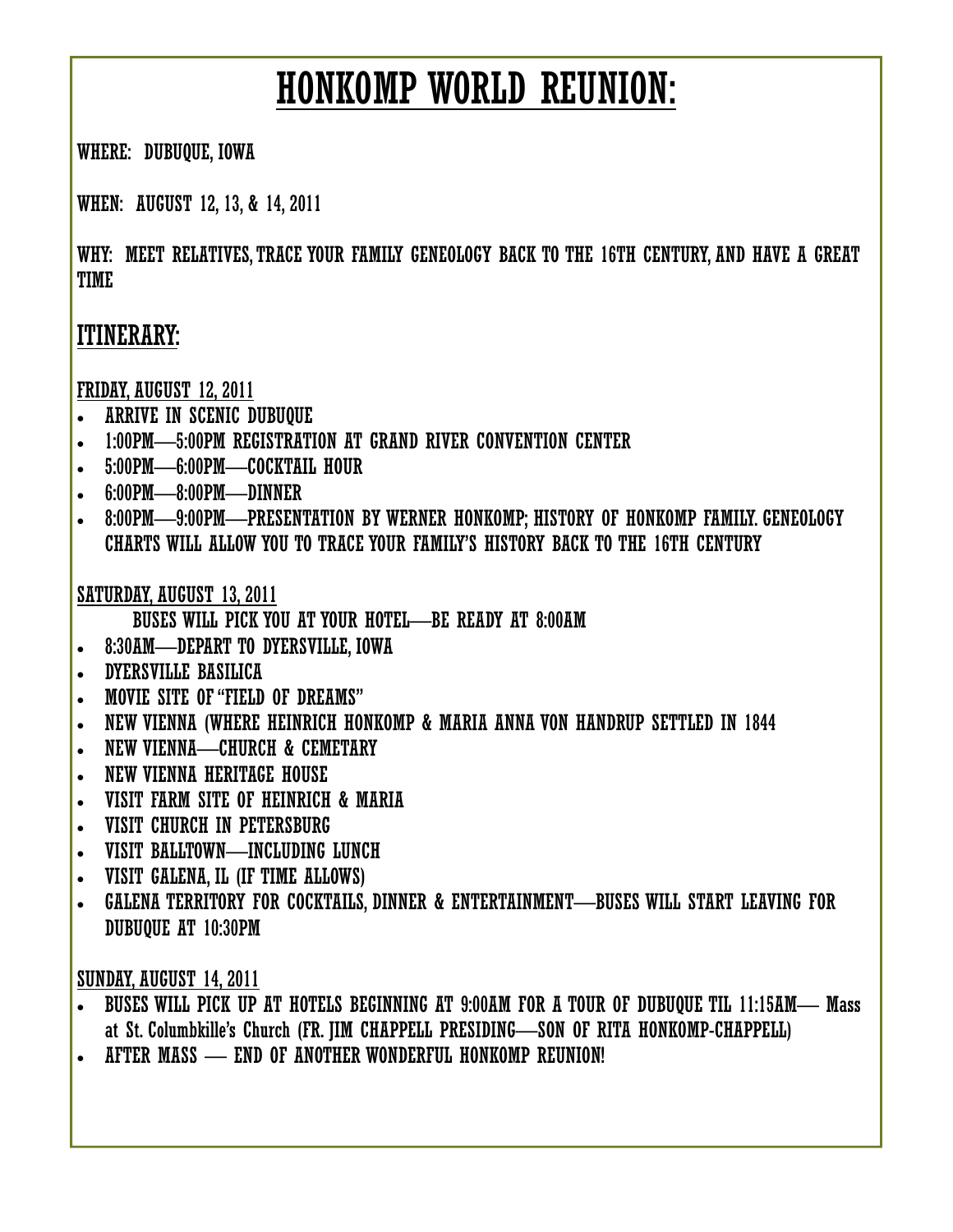# RESOURCES:

## CAR RENTALS:

- ENTERPRISE RENT A CAR: (800) 736-8222
- HERTZ CAR RENTAL: (800) 654-3131
- AVIS CAR RENTAL: (800) 331-1212

### HOTELS:

Call for reservations. Mention to Hotel Clerk…. "Honkomp German Reunion". If problems, call Arnie Honkamp @ (563) 599-0110

- GRAND HARBOR HOTEL: (563) 690-3242 \*
- 1. Rate: \$129 Cut off Date: 7/13/11
- HOLIDAY INN: (563) 556-2000
- 1. Rate: \$109 Cut off Date: 7/13/11
- HOTEL JULIEN: (563) 556-4200 \*
- 1. Rate: \$134 Cut off Date: 7/12/11
- ST. COLUMKILLES CONVENT SUITES: (563) 582-3908
- 1. Rate: \$25 per person Shared bath and restroom facilities. Air conditioned, TV, kitchen (breakfast foods provided) & dining rooms available for group use.

\* WHEN MAKING HOTEL RESERVATIONS, IF FLYING INTO DUBUQUE, TELL HOTEL YOU WILL NEED SHUTTLE SERVICE FROM AIRPORT.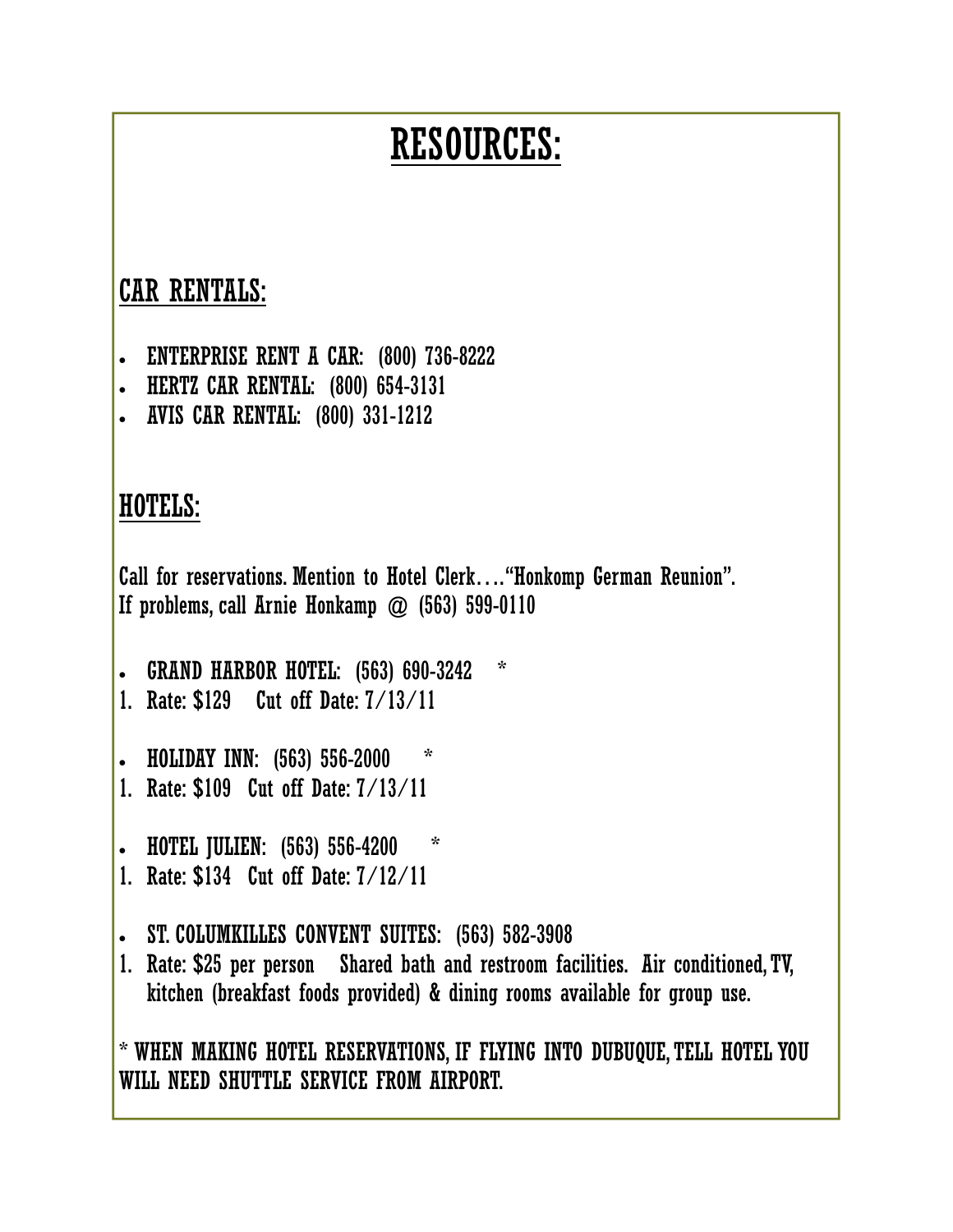## Costs of Events:

Friday: Dinner at Grand River Center (cash bar)  $*$  \$25 per person  $=$  $\frac{1}{2}$ Saturday: Bus, Lunch, Dinner, & Entertainment (cash bar)  $*$  \$80 per person  $=$  \$ Sunday: Bus  $\Box$ No Charge (CHECK IF GOING) \_\_\_\_\_ \* \$0 per person = \$\_\_No Charge\_ **Total Due =**  $\qquad \qquad$  **\$** Enclose a check payable to: **"Honkomp Reunion"** and mail: Arnie Honkamp 1050 Prince Phillip Dr. Dubuque, IA 52003 Telephone numbers for Arnie Honkamp: Home: (563) 582-3908 Arnie Cell: (563) 599-0110 Joyce Cell: (563) 590-9836